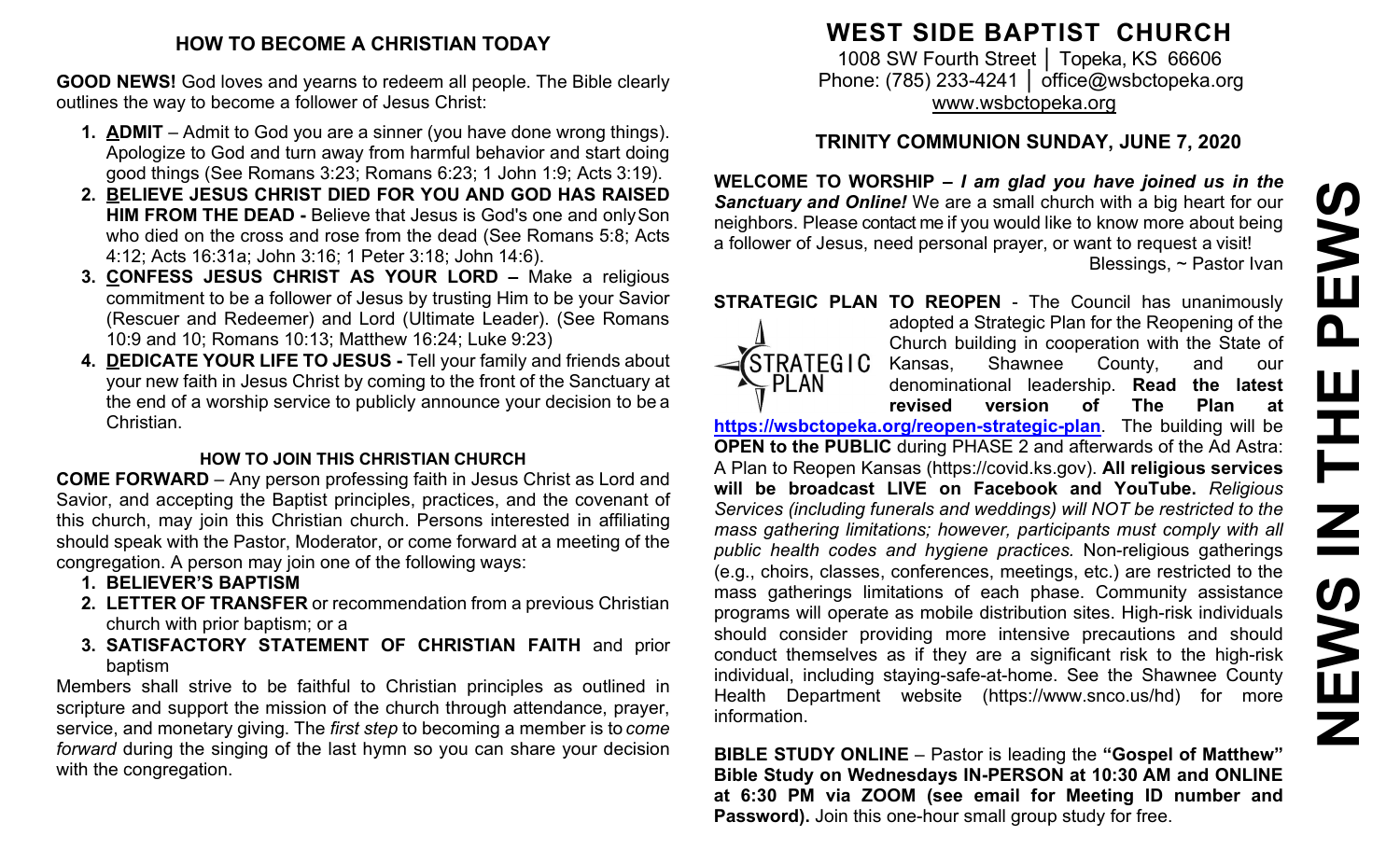**BABY CLOSET – The Baby Closet is CLOSED** until further notice to help stop the spread of the Coronavirus (COVID 19). Families can leave a message on the Baby Closet voice mail for diapers, formula, ointment, and wipes. Pick-up supplies on **WEDNESDAYS from 3:30 pm to 5:30 pm at the North Door.**

**CAMP CANCELED** - *We have received word from the ABCCRegion and the Green Lake Conference center: Regional camps will not be meeting in person and the Quest Youth Camp is canceled during the 2020 summer.* 

**FOOD PANTRY -** Free Fruit and Vegetable Food Pantry on **Wednesdays from** 



**3:30 to 5:30 pm, while supplies last**. **MOBILE SITE**: enter western PARKING LOT from 4th and CLAY Streets; do not park or exit your vehicle. Equal Opportunity. \*All food is available at no cost. **Please [wear a face mask](https://www.cdc.gov/coronavirus/2019-ncov/prevent-getting-sick/diy-cloth-face-coverings.html) [or cover](https://www.cdc.gov/coronavirus/2019-ncov/prevent-getting-sick/diy-cloth-face-coverings.html)** to protect the health and safety of our volunteers. **APRIL 2020 PANTRY** 

**REPORT:** 1,557 Individuals (739 adults, 550 children, and 268 seniors) in 405 families were able to receive 7,782 pounds of free bread, fruits, vegetables, and other items from the Fruit & Vegetable Food Pantry at West Side Baptist Church during the month of April 2020. This is a 98.98% increase in the number of individuals seeking help (a 117.82% increase in the number of children being feed) in twice the number of families receiving free food compared to two months ago, prior to the Coronavirus (COVID 19) pandemic.

**FINANCIAL GIVING** – Thank you for the generous support of the work of God in and through West Side Baptist Church. Donations report:

|                           | 05-31-2020  | Y-T-D          |
|---------------------------|-------------|----------------|
| <b>General Fund</b>       | 647.00      | \$73,245.62    |
| Building Fund/Cap. Cm. \$ | 25.00       | \$<br>3,900.00 |
| <b>Sunday School</b>      | \$          | \$<br>130.25   |
| Am. OGHS                  |             | \$<br>200.00   |
| Am. M &M                  | \$          | \$<br>100.00   |
| Am WMO                    | \$          | \$<br>100.00   |
| Am. For Christ Offering   | \$<br>45.00 | \$<br>2,145.00 |
| <b>Baby Closet</b>        | \$1500.00   | \$<br>2,275.00 |
| Fellowship/Benevolence \$ |             | \$<br>2,404.00 |
| <b>ABW - LOVE Gift</b>    |             | 231.09         |

Please mail your gifts to the Church, drop off in the secure mailbox, or give ONLINE at [https://west-side-baptist-church.square.site.](https://west-side-baptist-church.square.site/)

**HAND SANITIZER –** bottles of hand sanitizer (90% alcohol) are located at key places in the Sanctuary. Please use these hand sanitizers to help keep you and others safe. Thank you!

**HOSPITAL & EMERGENCIES –** If you or a loved one is admitted to the hospital for an emergency or for surgery, **the hospital staff and chaplains' office will NOT contact the Church Office or the Pastor**. **You or a family member must call the Church Office at (785) 233-4241 or the PASTOR at HOME (785) 267- 0936**. Pastor is willing to visit the hospital and pray prior to surgeries.

**OFFERING PLATES** are strategically located at the entrances of the Sanctuary. We will not pass plates or trays. Thank you for your offering!

**ONLINE WORSHIP -** Stay Safe at Home but Pray with the Church! Join us **ONLINE for WORSHIP this Sunday at 10:30 am**. The service bulletin with song lyrics is attached to this electronic mail or downloaded at https://wsbctopeka.org/downloads. All services will be broadcast LIVE on **FACEBOOK** AND the **YOUTUBE.** 

**MISSION MOMENTS -** We will be collecting the One Great Hour of Sharing (OGHS) offering in June. Our goal is



\$1,500. OGHS supports disaster relief, development projects, and refugee ministries of the American Baptist Churches and its partners. As part of the disaster relief efforts, OGHS is already providing aid to people and churches impacted by the COVID-19 pandemic. These are challenging times for all of us, but God is still in control and we hope you will prayerfully consider your gift to God's work through the OGHS. Thank you! - Jim Goodnow

Isaiah 58:10-11 [Feed the hungry,](https://biblereasons.com/feeding-the-hungry/) and help those in trouble. Then your light will shine out from the darkness, and the darkness around you will be as bright as noon. The LORD will guide you continually, giving you water when you are dry and restoring your strength. You will be like a well-watered garden, like an ever-flowing spring.